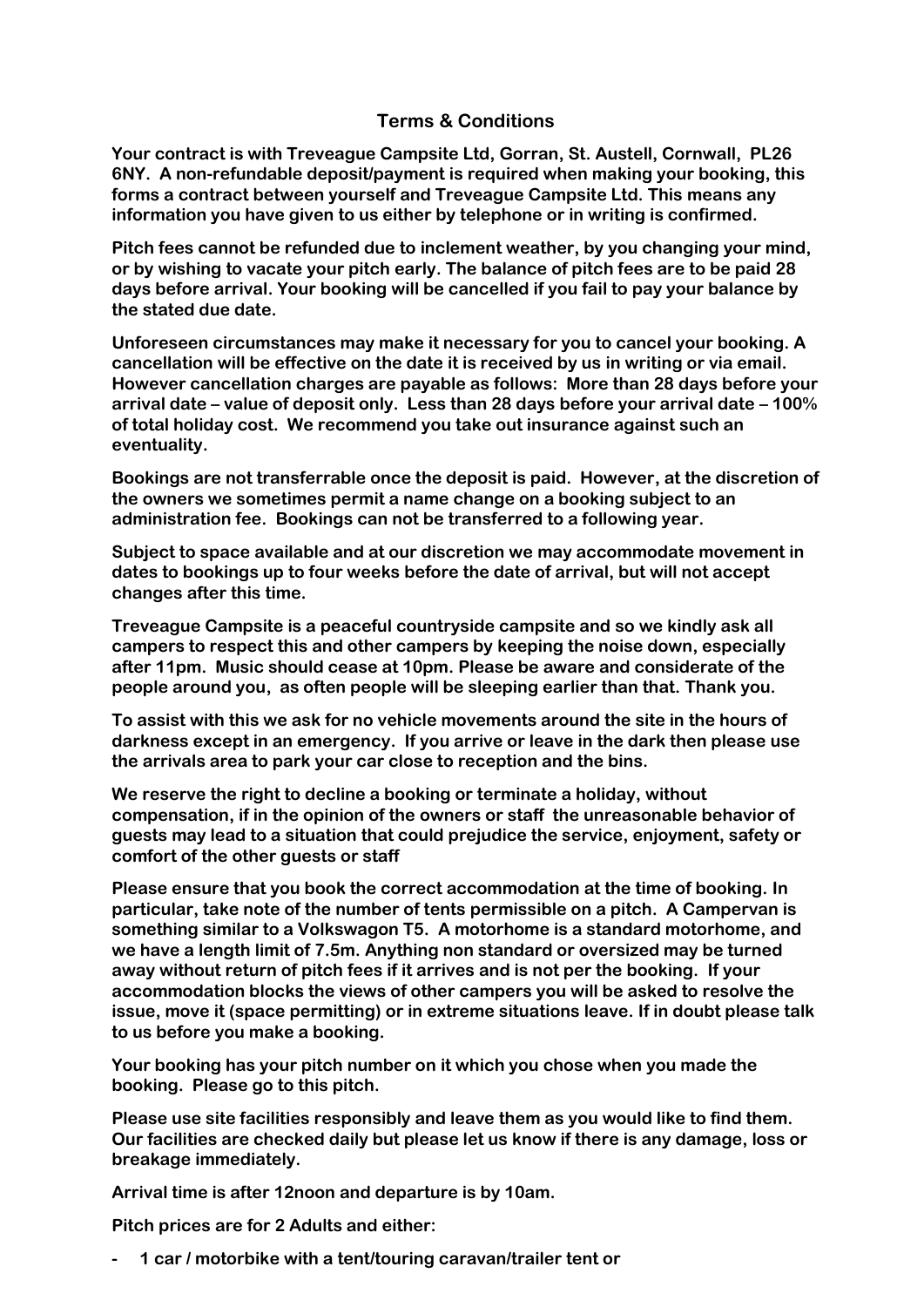**- 1 motorhome.**

**There are extra charges for additional cars, children over 5 years of age, dogs, gazebos, boats and pup tents.**

**It is essential you let us know immediately if you need to cancel your booking. Please telephone us and confirm via e-mail or letter.**

**Maximum persons per pitch is 6, of which 4 can be adults. If you have more persons in your group or if your equipment exceeds your pitch area, two pitches will need to be booked. Please note that on a pitch, in addition to your car/tent/caravan/motorhome, one awning or gazebo or pup tent is allowed.**

**All waste/grey water MUST BE collected and emptied at the service points. Waste must not be allowed to run onto the pitch or into the hedgerow.**

**One car can be accommodated per pitch, additional cars incur an additional charge and must be parked by the bins out of the way. This is to preserve the views for other campers.**

**In common with most campsites car charging is not permitted via the pitch hook ups. We are in the process of putting facilities in for car charging, but please check our FAQs on the website for their current status.**

**Boats and their trailers can sometimes be accommodated (subject to space availability), please let us know by email in advance to ensure we have space.**

**Open fires are only permitted in a fire pit with slabs underneath from the bin area. Only seasoned logs can be burned. We have fire pits for hire, and logs for purchase at reception. This must be 2 meters from your accommodation. You must also have a bucket or other container full of water in case the fire gets out of hand. Fires should not be lit in windy conditions. Dedicated ash bins are in the bin area. Should there be burning on your pitch upon leaving a pitch reinstatement fee of £50.00 to cover reseeding will be charged.**

**Gas or charcoal BBQs are allowed if located off the ground on slabs. Ash can be put in the dedicated bins in the bin area.** 

**No floating lanterns or fireworks.** 

**Please use breathable ground sheets.**

**Quiet dogs are very welcome. Maximum of 4 per pitch. Always keep dogs on leads and never leave them unaccompanied. Please clear up after your dog, there are bins on the site for this. The beaches near by are generally dog friendly all year around. No dogs to be left in cars, caravans or motorhomes unattended at any time.**

**Children must be under supervision on all areas of the campsite at all times. There must be a responsible adult on each pitch, no persons under 18 unaccompanied.**

**Treveague Campsite Ltd does not accept responsibility for any injuries, loss or damage arising to any person using the site. Nor do we accept responsibility for any damage or loss occasioned to personal property, vehicles or pets whilst on the campsite. The weather can be changeable on the coast so it is your responsibility to ensure that your equipment is suitable. Also it is your responsibility to keep your valuables safe.**

**If anything is wrong or could be improved please let us know so we can correct it. We want you to have a great relaxing holiday and we are here to do everything we can to make it that way for you. We can be found in reception from 9am or around the campsite.**

**We may also disclose your data to CampStead Ltd who may contact you, inviting you**